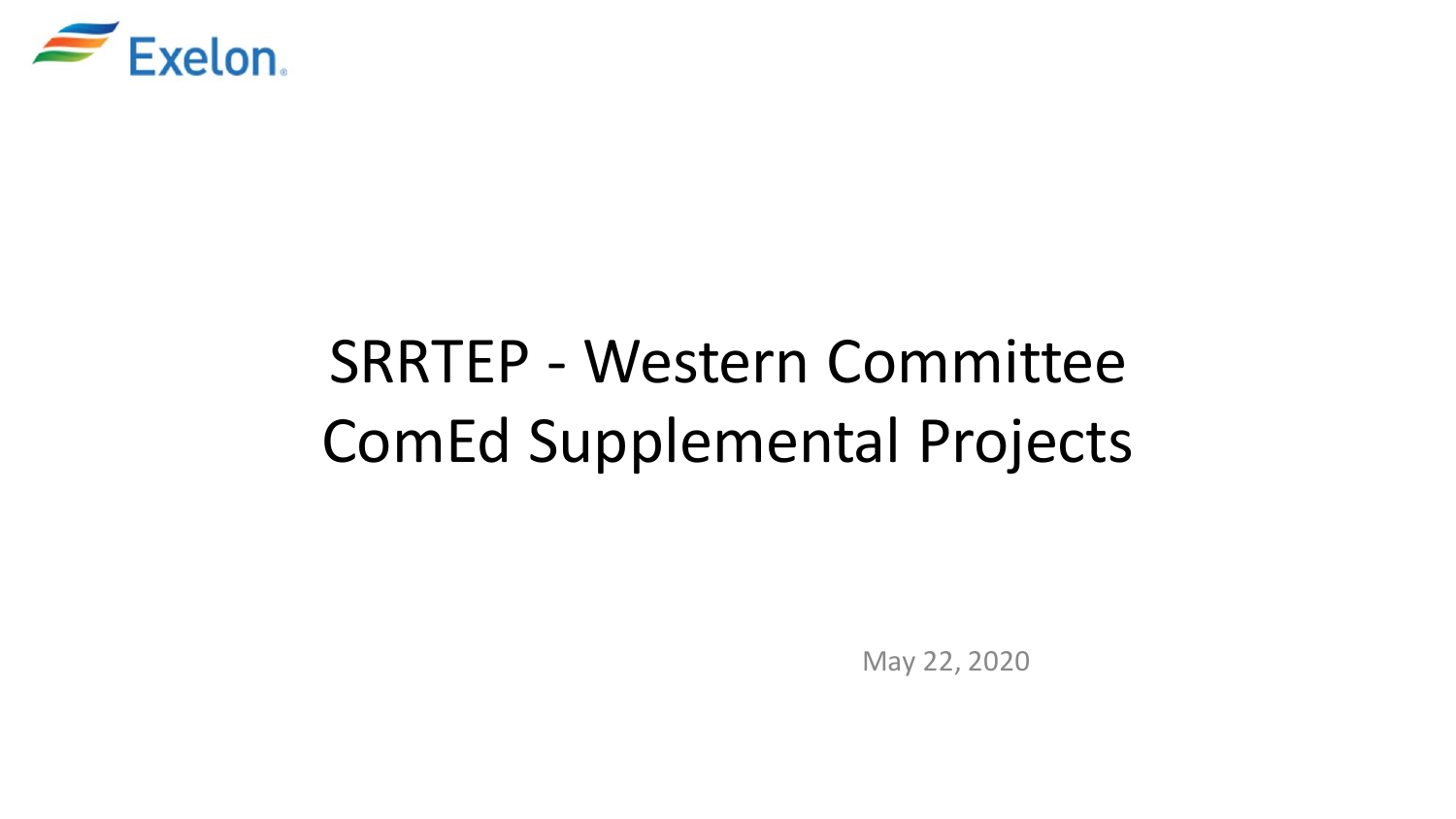## Needs

Stakeholders must submit any comments within 10 days of this meeting in order to provide time necessary to consider these comments prior to the next phase of the M-3 process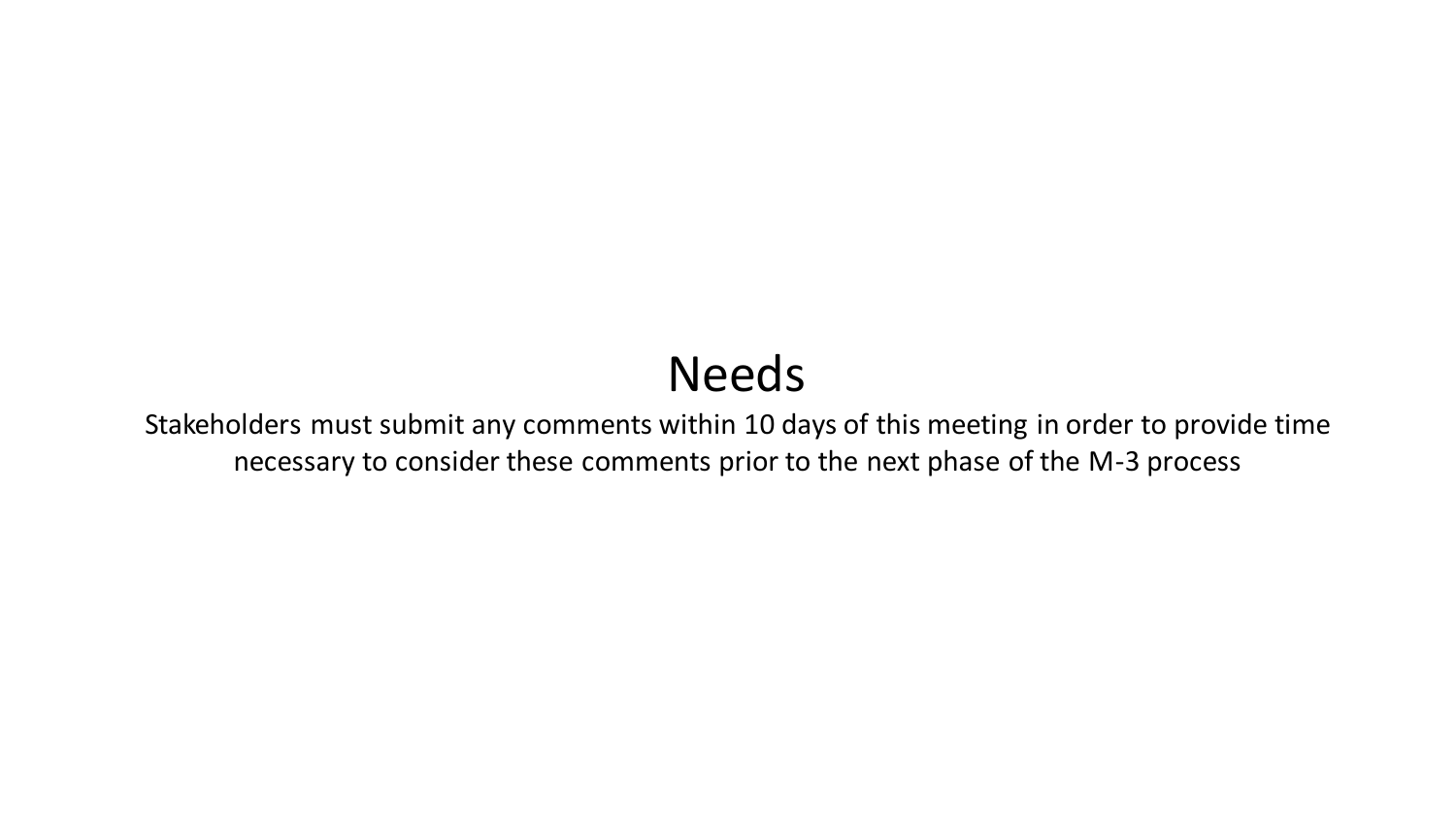

### ComEd Transmission Zone M-3 Process Bellwood

#### **Need Number:** ComEd-2020-009

**Process Stage:** Need Meeting May 22, 2020

#### **Project Drivers:**

Customer Service Operational Flexibility and Efficiency

#### **Specific Assumption References:**

Transmission system configuration changes due to new or expansion of existing distribution substations

Enhancing system functionality, flexibility, or operability

#### **Problem Statement:**

ComEd Distribution is replacing 138/34 kV transformer 78 at Bellwood which is currently tapped from 138 kV line 13501 (Elmhurst – Bellwood). The transformer and the line trip together.

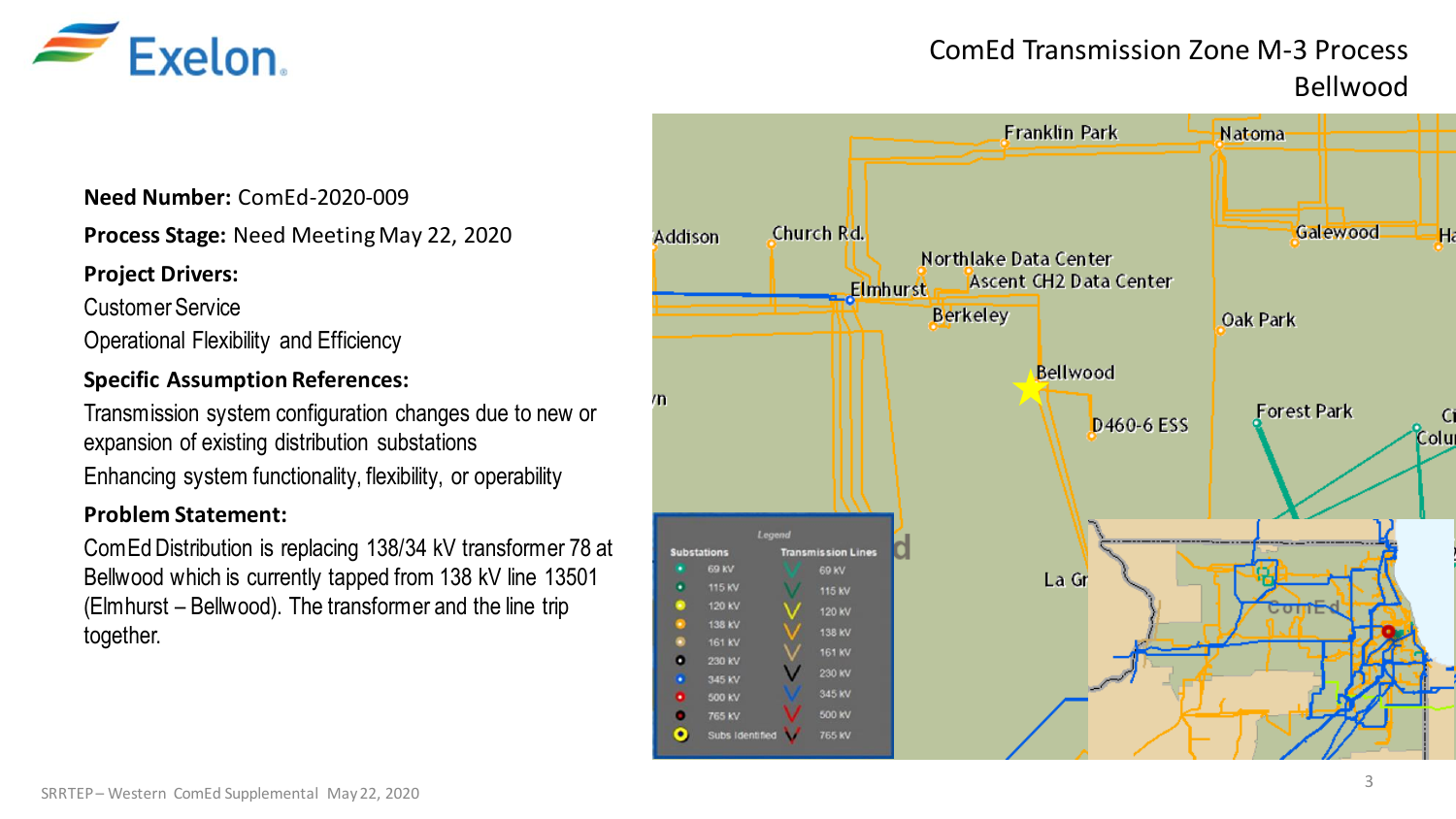## Solutions

Stakeholders must submit any comments within 10 days of this meeting in order to provide time necessary to consider these comments prior to the next phase of the M-3 process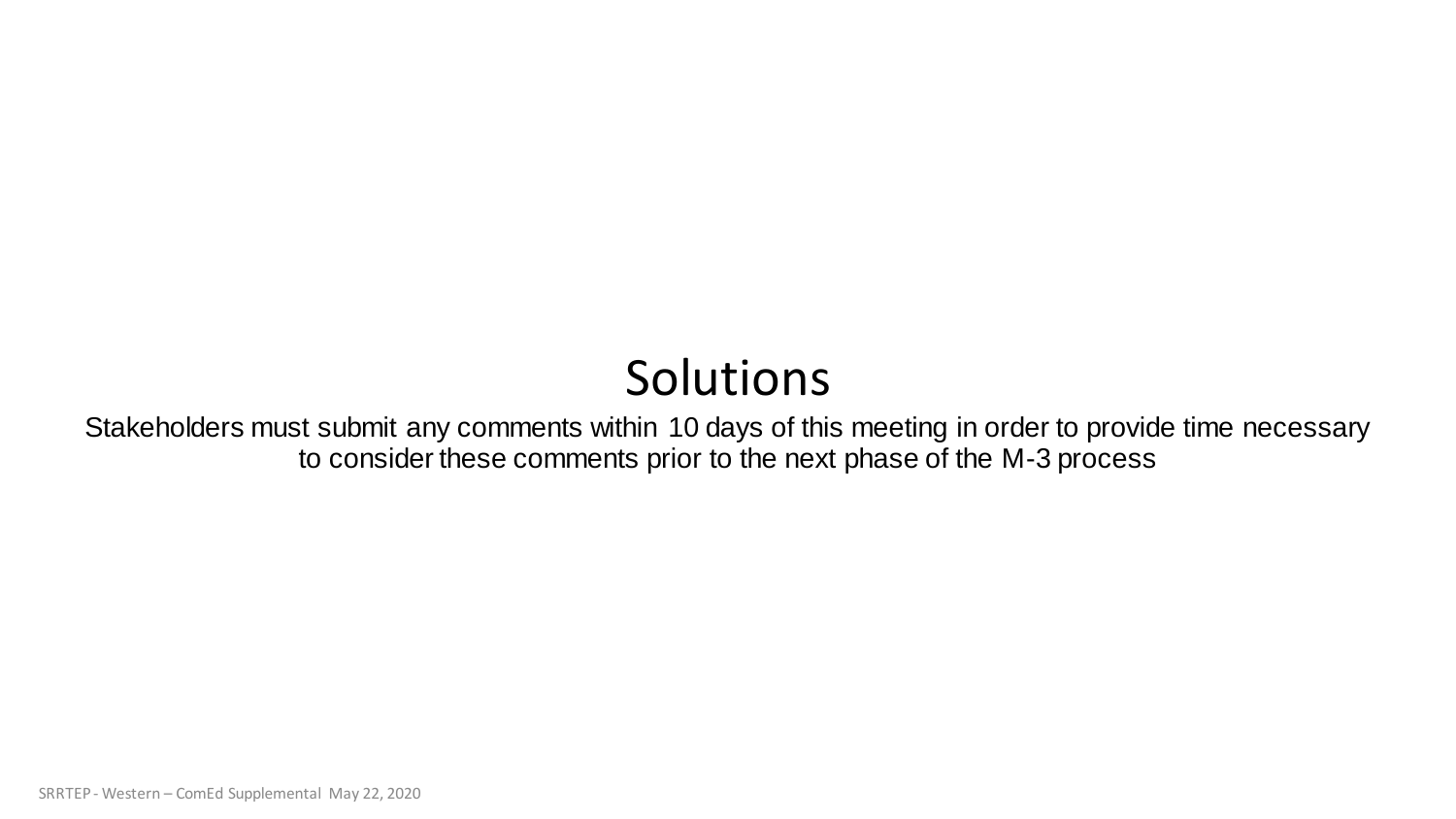

## ComEd Transmission Zone M-3 Process Line 15508

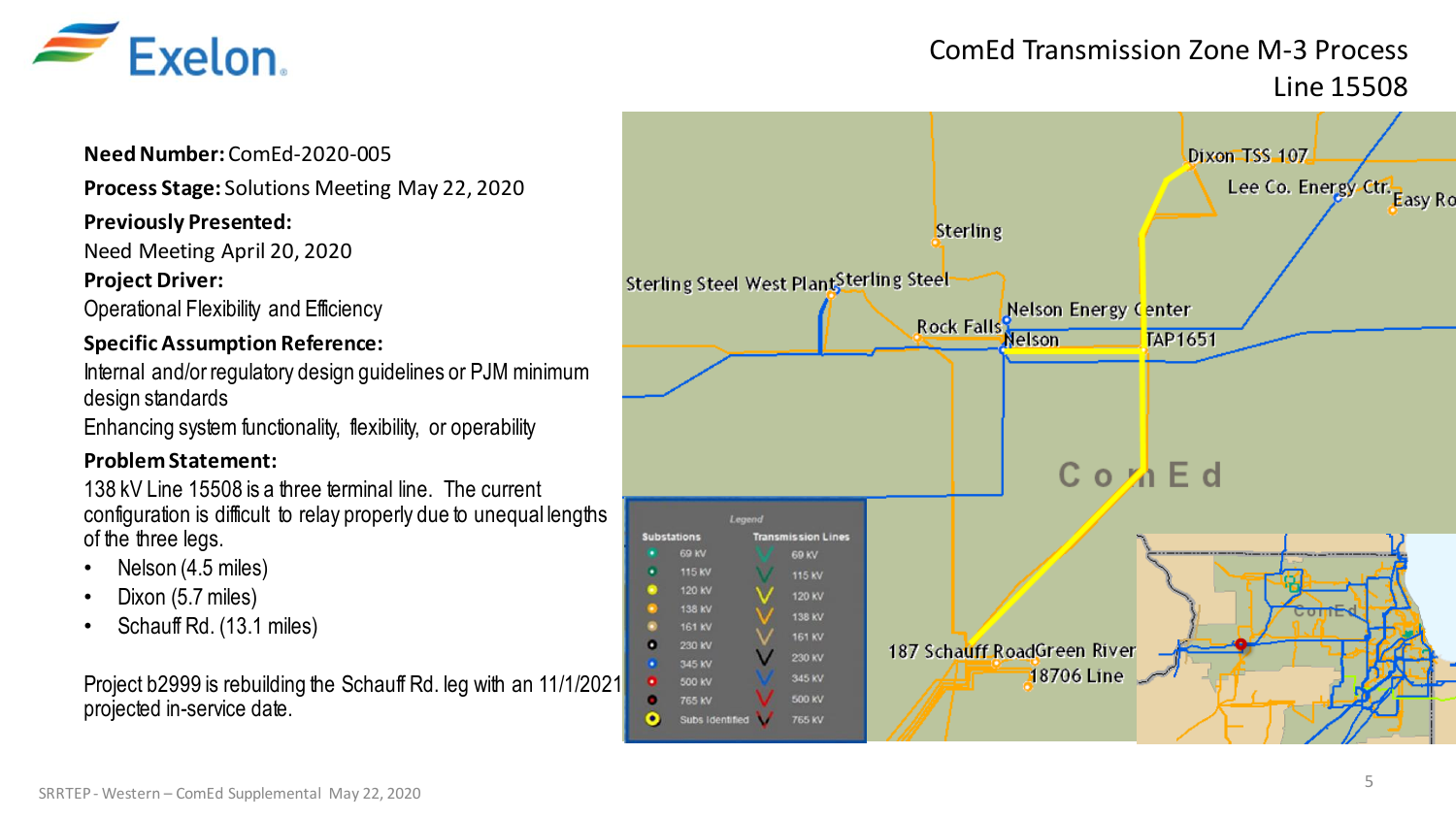

## ComEd Transmission Zone M-3 Process Line 15508

**Need Number:** ComEd-2020-005

**Process Stage:** Solutions Meeting May 22, 2020

#### **Proposed Solution:**

Build a 2nd circuit 4.5 miles in existing ROW from Nelson to tap point and split into two 2-terminal lines. Ratings on the new section will be 351/449 MVA SN/SLTE consistent with b2999 project. Estimated cost: \$15.2M

#### **Alternatives Considered:**

None

**Projected In-Service:** 6/1/22

**Project Status:** Scoping **Model:** 2024 RTEP

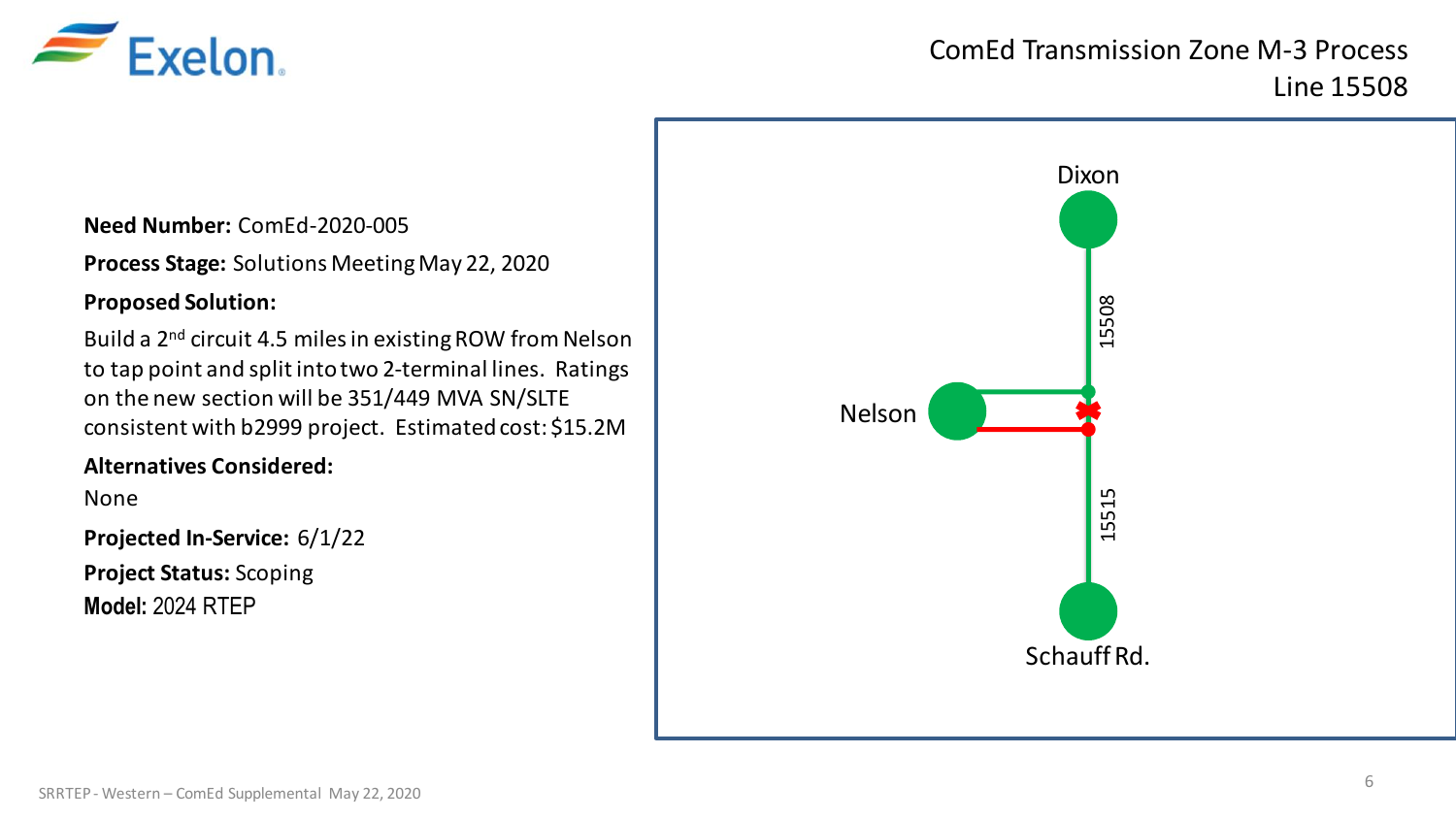

## ComEd Transmission Zone M-3 Process Lines 0905/0906

#### **Need Number:** ComEd-2020-006

**Process Stage:** Solutions Meeting May 22, 2020

#### **Previously Presented:**

Need Meeting April 20, 2020

#### **Project Driver:**

Equipment Material Condition, Performance, and Risk

#### **Specific Assumption Reference:**

Transmission infrastructure replacements (EOL/condition/obsolescence) that are consistent with efficient asset management decisions

#### **Problem Statement:**

- 138 kV Line 0905 (Joliet Hillcrest Joliet Central Will County), 15 miles total, has 2.4 miles of 300 kcmil cu conductor. Conductor was installed in 1942.
- 138 kV Line 0906 (Joliet Hillcrest Joliet Central Weber Rd. – ESS J332 tap – Will County), 16.5 miles total, has 3.0 miles of 300 kcmil cu conductor. Conductor was installed in 1942.
- 300 cu conductor has iron clamps that cause heating issues
- Attachments are made with aluminum clamps with a bi-metallic buffer between the clamps and the conductor which is difficult for the crews to handle.

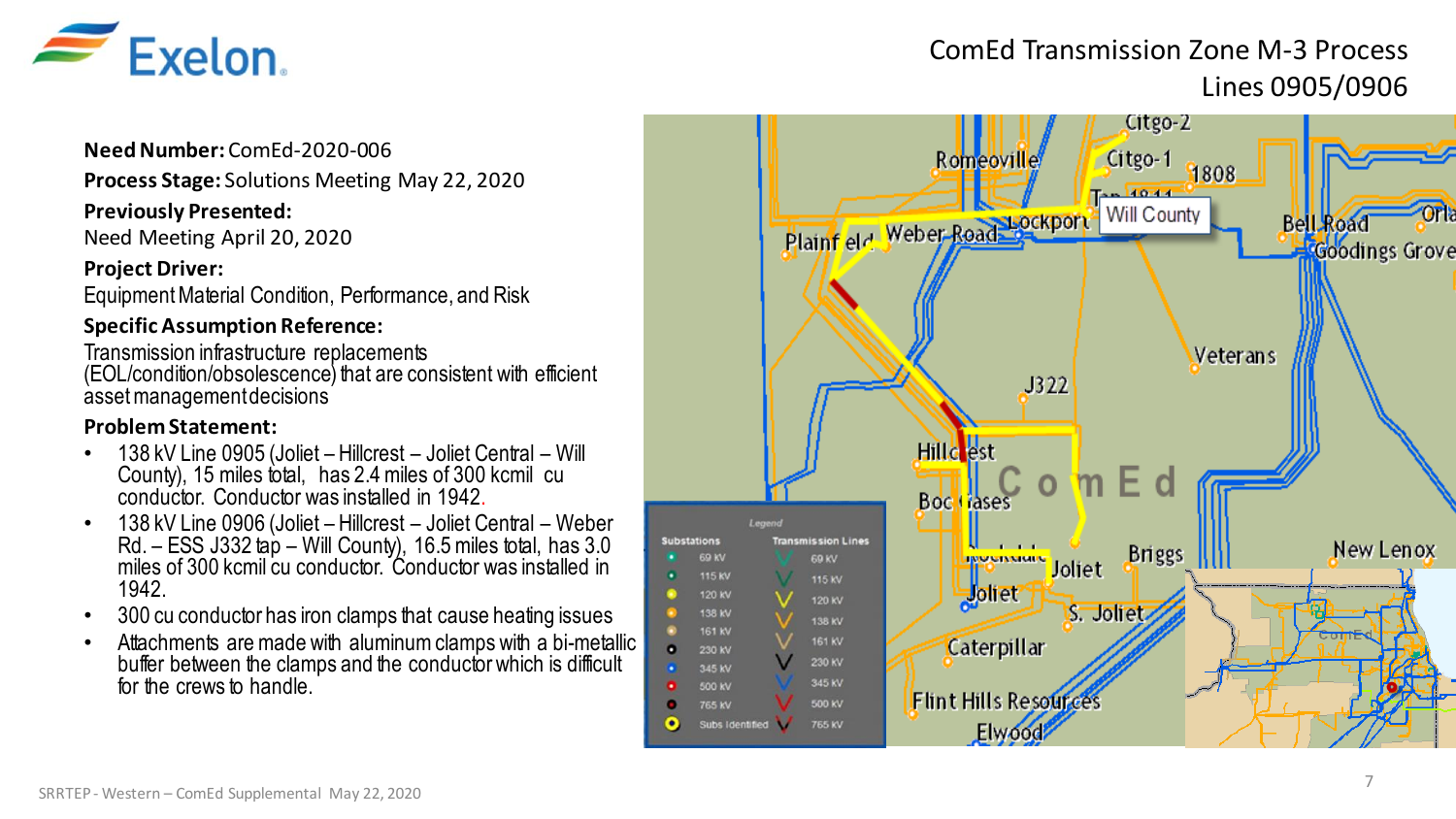

## ComEd Transmission Zone M-3 Process Lines 0905/0906

### **Need Number:** ComEd-2020-006 **Process Stage:** Solutions Meeting May 22, 2020 **Proposed Solution:** Reconductor a total of 5.4 miles of 300 cu Kcmil in sections of 138 kV lines 0905 and 0906 with 1113 ACSR or similar rating ACSS. Estimated cost: \$4.5M Ratings: • 0905 Joliet Central – Will County • Old: 142/183 New: 208/264 MVA SN/SLTE • 0906 Hillcrest – Joliet Central • Old: 173/223 New: 351/449 MVA SN/SLTE • 0906 Joliet Central – Weber Rd.

• Old: 173/223 New: 208/264 MVA SN/SLTE

#### **Alternatives Considered:**

None

**Projected In-Service:** 6/1/22 **Project Status:** Scoping **Model:** 2024 RTEP

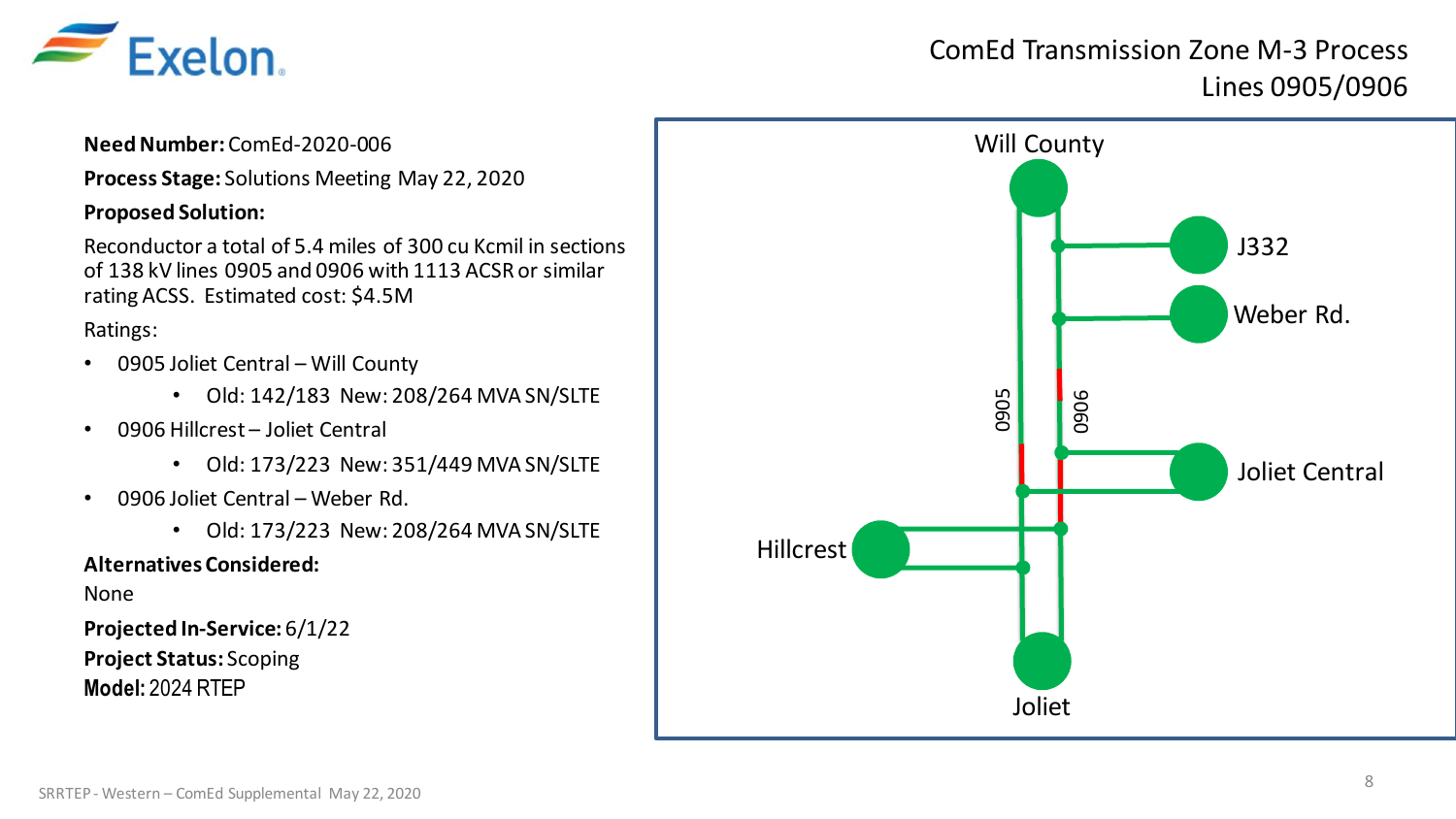## Appendix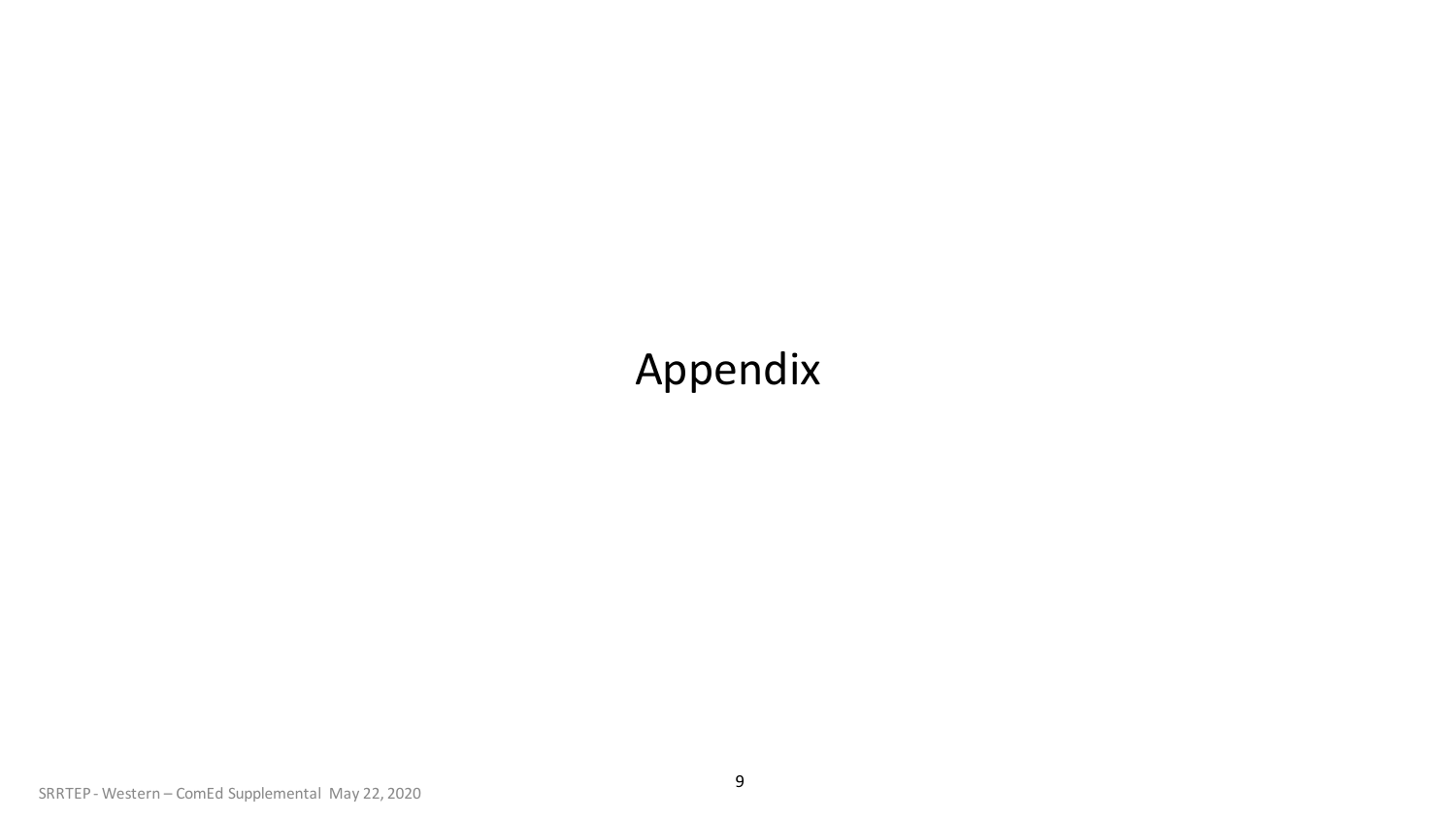# High Level M-3 Meeting Schedule

| <b>Activity</b>                               | Timing                             |
|-----------------------------------------------|------------------------------------|
| Posting of TO Assumptions Meeting information | 20 days before Assumptions Meeting |
| Stakeholder comments                          | 10 days after Assumptions Meeting  |

#### Needs

### Solutions

### Submission of Supplemental Projects & Local Plan

| <b>Activity</b>                                | Timing                       |
|------------------------------------------------|------------------------------|
| TOs and Stakeholders Post Needs Meeting slides | 10 days before Needs Meeting |
| Stakeholder comments                           | 10 days after Needs Meeting  |
|                                                |                              |
| <b>Activity</b>                                | Timing                       |

| $\overline{ }$                                     |                                  |
|----------------------------------------------------|----------------------------------|
| TOs and Stakeholders Post Solutions Meeting slides | 10 days before Solutions Meeting |
| Stakeholder comments                               | 10 days after Solutions Meeting  |

| <b>Activity</b>                                       | Timing                                                                                         |
|-------------------------------------------------------|------------------------------------------------------------------------------------------------|
| Do No Harm (DNH) analysis for selected solution       | Prior to posting selected solution                                                             |
| Post selected solution(s)                             | Following completion of DNH analysis                                                           |
| Stakeholder comments                                  | 10 days prior to Local Plan Submission for integration into RTEP                               |
| Local Plan submitted to PJM for integration into RTEP | Following review and consideration of comments received after<br>posting of selected solutions |